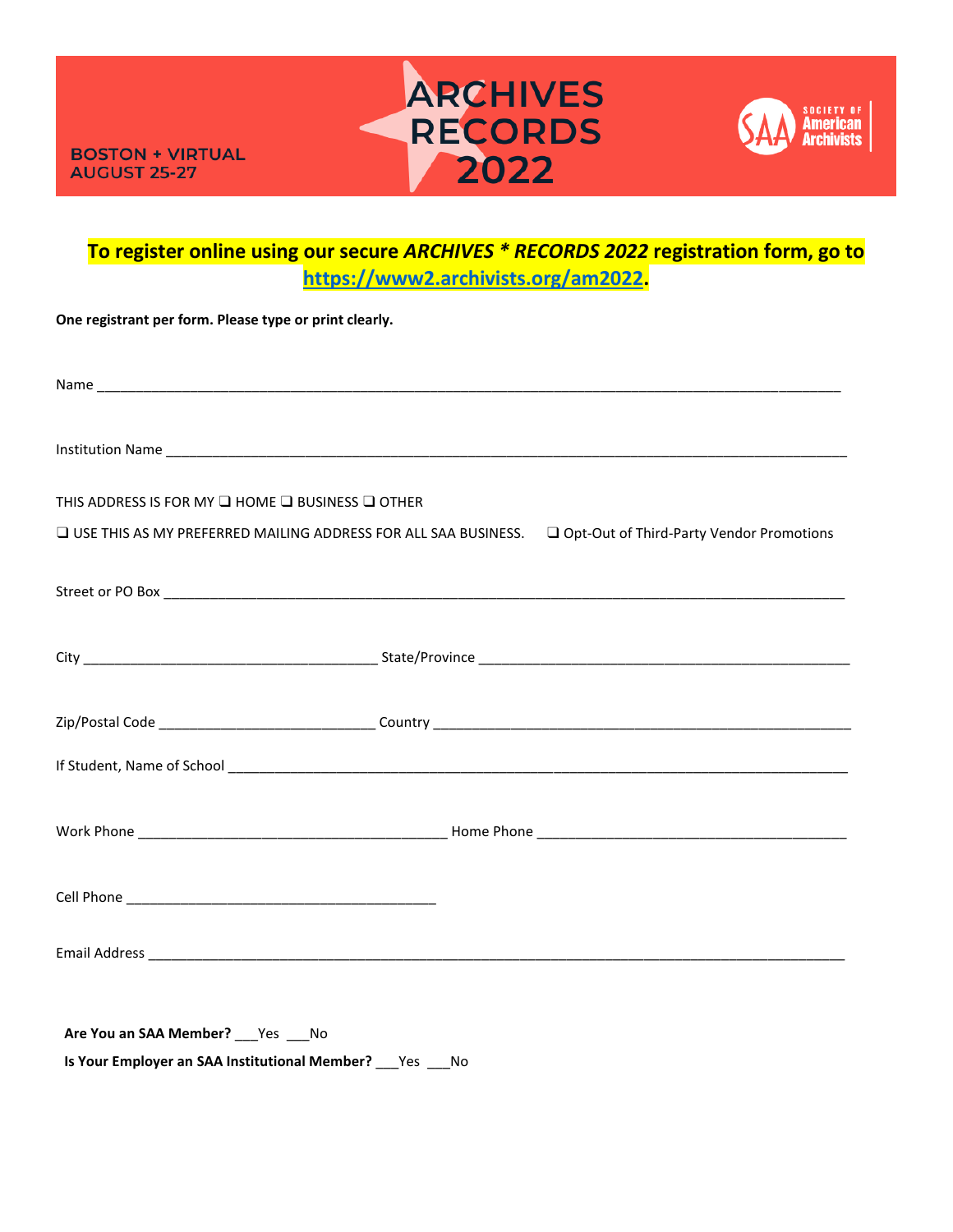**To register online using our secure** *ARCHIVES \* RECORDS 2022* **registration form, go to [https://www2.archivists.org/am2022.](https://www2.archivists.org/am2022)**

# **Registration Fees**

| <b>All Access Pass</b><br>In Person + Virtual |                      |                                                 |                 |                            |  |  |  |
|-----------------------------------------------|----------------------|-------------------------------------------------|-----------------|----------------------------|--|--|--|
|                                               | <b>SAA</b><br>Member | Employee of<br><b>SAA Member</b><br>Institution | Nonmember       | International<br>Nonmember |  |  |  |
| Early-Bird<br>(by July 5)                     | □\$349               | $\square$ \$479                                 | $\square$ \$639 | $\square$ \$479            |  |  |  |
| Advance<br>(by July 15)                       | $\square$ \$439      | $\square$ \$529                                 | $\square$ \$689 | $\square$ \$529            |  |  |  |
| Onsite<br>(after July 15)                     | $\square$ \$509      | $\square$ \$599                                 | $\square$ \$759 | $\square$ \$599            |  |  |  |
| One-Day                                       | $\square$ \$279      | $\square$ \$349                                 | $\square$ \$449 | $\square$ \$349            |  |  |  |
| <b>Student</b>                                | $\square$ \$179      | N/A                                             | $\square$ \$269 | N/A                        |  |  |  |
| <b>Expo Hall Only</b>                         | $\square$ \$39       | $\square$ \$39                                  | $\square$ \$39  | $\square$ \$39             |  |  |  |
| Guest                                         | $\square$ \$179      | $\square$ \$179                                 | $\square$ \$229 | $\square$ \$179            |  |  |  |

Virtual Only Pass

|                           | <b>SAA</b><br>Member | Employee of<br><b>SAA Member</b><br>Institution | Nonmember       | International<br>Nonmember |
|---------------------------|----------------------|-------------------------------------------------|-----------------|----------------------------|
| Early-Bird<br>(by July 5) | $\square$ \$169      | $\square$ \$229                                 | $\square$ \$349 | $\square$ \$229            |
| Advance<br>(by July 15)   | $\square$ \$179      | $\square$ \$239                                 | $\square$ \$359 | $\square$ \$239            |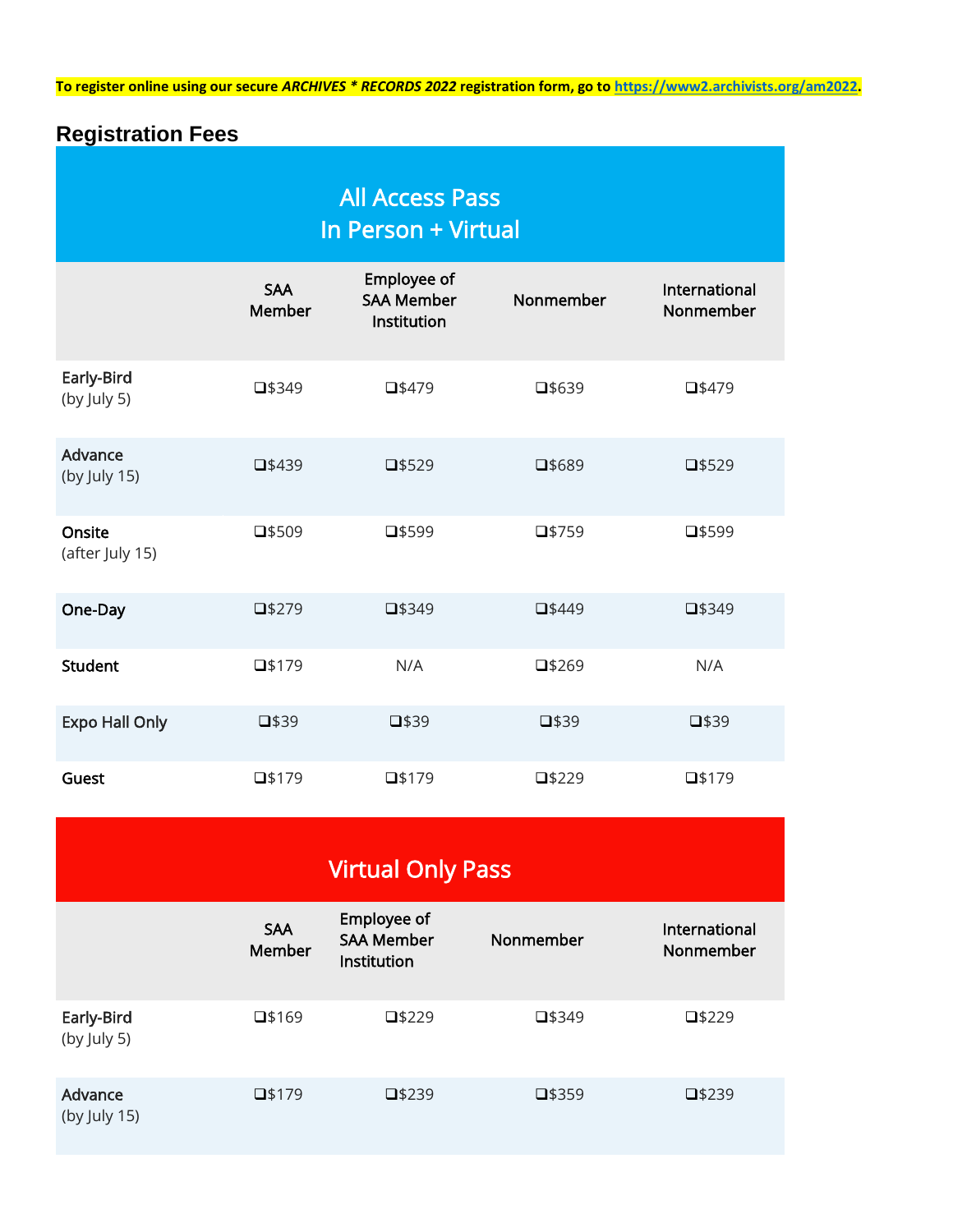| Onsite<br>(after July 15) | $\square$ \$199                                                                                                                               | $\square$ \$259 | $\square$ \$369 | $\square$ \$259 |
|---------------------------|-----------------------------------------------------------------------------------------------------------------------------------------------|-----------------|-----------------|-----------------|
| Student                   | $\square$ \$59                                                                                                                                | N/A             | $\square$ \$79  | N/A             |
|                           | <b>Additional Option</b><br>Assist colleagues in attending the<br>meeting. These funds will<br>subsidize our below-cost<br>registration fees. |                 |                 |                 |

Student Rate: SAA Full members are not eligible for the SAA [Student member](http://www2.archivists.org/membership/student) rate. Student nonmembers are required to fax a copy of a valid student ID or other proof of enrollment to the Conference Office (312-606-0728) to qualify for the student discount.

Cancellations and Refunds: If for any reason you must cancel your registration, your written request must be received before July 5, 2022, to receive a full refund. A \$100 handling charge will be assessed for written cancellations postmarked between July 5 and July 15. No refunds will be issued after July 15.

Guest Option: This option (designed especially for spouses and children of conference attendees) allows the guest to attend the Plenary Sessions, the All-Attendee Reception, and the Exhibit Hall. Guest registrations must accompany the conference attendee's registration. When registering a guest, please be sure to include full names on the registration form.

 $\Box$  Check # Checks [in US Funds] must include name(s) of registrant(s).

❑ VISA ❑ MasterCard ❑ American Express ❑ Discover

Credit Card Number Expiration Date CVV (Security Code)

NAME ON CARD (Please Print) TELEPHONE NUMBER (If name on card differs from attendee)

#### CARDHOLDER'S SIGNATURE

#### BILLING ADDRESS:

#### **To register online using our secure** *ARCHIVES \* RECORDS 2022* **registration form, go to [https://www2.archivists.org/am2022.](https://www2.archivists.org/am2022)**

I understand that by registering for this conference, I agree to abide by [SAA's Code of Conduct](https://www2.archivists.org/statements/saa-code-of-conduct). All registrations must be accompanied by payment, and all payments must be made in U.S. funds. The conference office accepts checks, VISA, MasterCard, American Express, and Discover. Please make checks payable to SAA. Do not send cash.

**If you must register by mail, please allow sufficient time for processing and mail your registration form and check to SAA at:**